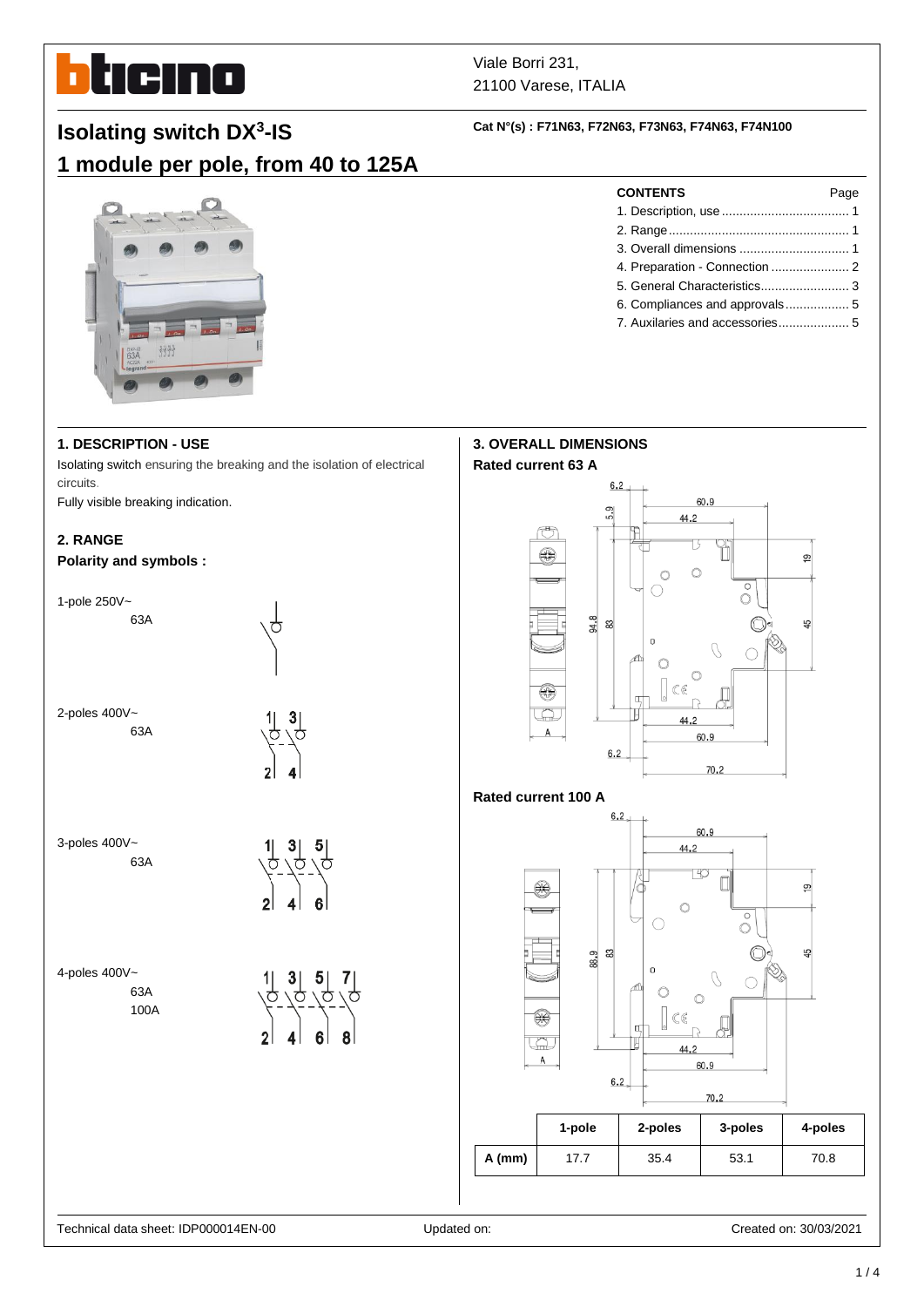# **Isolating switch DX<sup>3</sup> -IS 1 module per pole, from 40 to 125A**

# **4. PREPARATION - CONNECTION**

#### **Mounting :**

. On symmetrical EN 60.715 rail or DIN 35 rail.

#### **Operating positions:**



#### **Power supply:**

**.** Either from the top or the bottom.

#### **Connection:**

- . Terminals protected against direct contact IP20, wired device.
- . Cage terminals, with release and captive screws.
- . On devices 40 and 63A, terminals are fitted with shutters, preventing

a cable being placed under the terminal, with the terminal partly open or closed.

. Alignment and spacing of the terminals permitting connection with the other products in the range via prong supply busbars.

- . Terminal depth on devices 63A: 14 mm.
- . Terminal depth on devices 100A: 19 mm.
- . Screw head: mixed, slotted and Pozidriv no. 2.

. Tightening torques:

|                           | 63 A   | 100 A    |
|---------------------------|--------|----------|
| Min torque                | 2 Nm   | $2.5$ Nm |
| <b>Recommended torque</b> | 3 Nm   | 3 Nm     |
| <b>Max torque</b>         | 3.5 Nm | 4 Nm     |

#### **Conductor type:**

. Copper cable or supply busbar.

. Cable cross-section:

Rated current 63A :

|                 | <b>Without ferrule</b>                 | With ferrule                |  |
|-----------------|----------------------------------------|-----------------------------|--|
| <b>Rigid</b>    | 1 conductor 1.5 to 35 mm <sup>2</sup>  |                             |  |
| cable           | 2 conductors 1.5 to 16 mm <sup>2</sup> |                             |  |
| <b>Flexible</b> | 1 conductor 1.5 to 25 mm <sup>2</sup>  | 1 conductor 1.5 to 25 $mm2$ |  |
| cable           | 2 conductors 1.5 to 10 $mm2$           |                             |  |

Rated current 100A :

|                 | <b>Without ferrule</b>               | With ferrule                |  |
|-----------------|--------------------------------------|-----------------------------|--|
| Rigid           | 1 conductor 4 to 50 mm <sup>2</sup>  |                             |  |
| cable           | 2 conductors 4 to 16 mm <sup>2</sup> |                             |  |
| <b>Flexible</b> | 1 conductor 4 to 35 mm <sup>2</sup>  | 1 conductor 1.5 to 35 $mm2$ |  |
| cable           | 2 conductors 4 to 10 mm <sup>2</sup> |                             |  |

# **4. PREPARATION - CONNECTION** *(continued)*

# **Recommended tools:**

- . For the terminals:
	- Screwdriver with 5.5 to 6.5 mm blade.
	- Pozidriv no. 2 screwdriver.
- . For attaching or removing the DIN rail:
	- Screwdriver with 5.5 to 6 mm blade.
	- Pozidriv no. 2 screwdriver.

#### **Manual actuation of the Isolating switch:**

- . Ergonomic 2-position handle:
- . "O-OFF": Device open.
- . "I-ON": Device closed.

#### **Contact status display:**

- . By marking of the handle:
- "O-OFF" in white on a green background = contacts open.
- "I-ON" in white on a red background = contacts closed.

#### **Locking:**

. Padlocks possible in the open and closed positions with padlock support (Cat. No. F80BL) and Ø5 mm padlock or Ø6 mm padlock.

#### **Sealing:**

. Possible in the open or closed positions.

#### **Labelling:**

. Circuit identification by way of a label inserted in the label holder situated on the front of the product.







Technical data sheet: IDP000014EN-00 Updated on: Created on: 30/03/2021

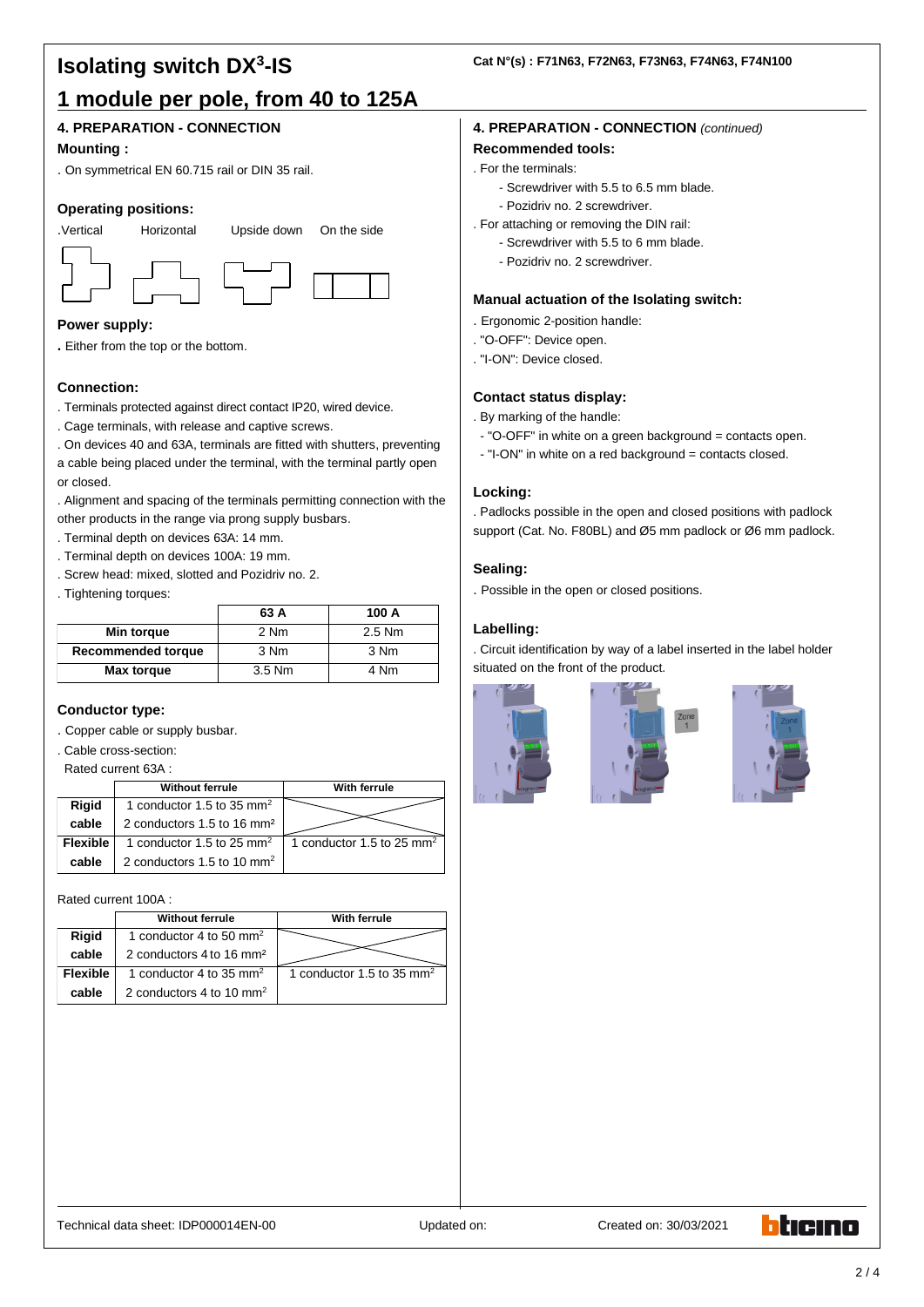# **Isolating switch DX<sup>3</sup> -IS 1 module per pole, from 40 to 125A**

### **5. GENERAL CHARACTERISTICS**

#### **Marking on the front side:**

**.** By permanent ink pad printing.

#### **Marking on the upper panel:**

. By permanent ink pad printing.

#### **Rated operational voltage :**

1-pole: . Ue = 250 V  $\sim$ 2-poles, 3-poles and 4-poles : . Ue =  $400 V -$ 

#### **Rated frequency :**

. 50/60 Hz with standard tolerances.

#### **Short circuit withstand:**

. Rated conditional short-circuit current in combination: see coordination table on page 4.

. Maximum capacity switching on short-circuit :

- Rated current 63A: 4500 A
- Rated current 100A: 5000 A

|                                 | 63 A   | 100 A  |
|---------------------------------|--------|--------|
| Icw following IEC/EN 60947-3    | 2000 A | 2500 A |
| Icm following IEC/EN 60947-3    | 3000 A | 3700 A |
| Inc following IEC/EN 60669-2-4  | 4500 A |        |
| with fuse of same rated current |        |        |

#### **Insulation voltage:**

. Ui = 500 V

#### **Rated impulse withstand voltage:**

. Uimp =  $6$  kV

#### **Direct current utilization :**

. 48V (110V with 2 poles serial cabling).

#### **Utilization category:**

. AC22 : Mixed load.

. A : Frequent operations.

. AC23 : Inductive load. Complies with IEC/EN 60947-3. Characteristic not marked on product

#### **Degree of pollution:**

. 3 in accordance with standard IEC 60664-1.

#### **Power dissipated per pole :**

| 63А  | 100A  |
|------|-------|
| .67W | 3.70W |

#### **Cat N°(s) : F71N63, F72N63, F73N63, F74N63, F74N100**

#### **5. GENERAL CHARACTERISTICS** *(continued)*

#### **Degree or class of protection:**

. Terminals protected against direct contact, Class of protection against solid objects and liquids (wired device): IP20 in accordance with standards IEC 529 – EN 60529 and NF 20-010.

. Class II in relation to metallic conductive parts.

. Class of protection against mechanical impacts IK04 in accordance with standard EN 62262.

#### **Plastic materials:**

. Polyamide, PBT and PC

#### **Enclosure heat and fire resistance:**

. Resistance to glow wire tests at 960°C, in accordance with standard IEC 60695-2-10 & 60695-2-11.

. Classification V2, in accordance with standard UL94.

#### **Higher heating potential:**

. The heat potential is assessed at:

| 1-pole  | 2-poles           | 3-poles | 4-poles |
|---------|-------------------|---------|---------|
| 1.27 MJ | $2.52 \mathrm{M}$ | 3.79 MJ | 5.03 MJ |

#### **Closing and opening effort via the handle:**

| <b>Handle force</b> | 1-pole | 2-poles | 3-poles | 4-poles |
|---------------------|--------|---------|---------|---------|
| To switch Off       | 6N     | 13N     | 18N     | 25N     |
| To switch On        | 17N    | 34N     | 50N     | 66N     |

#### **Mechanical endurance:**

. Compliant with standard IEC/EN 60947-3 & IEC/EN 60669-2-4

| <b>Rated current</b>  | 63 A    | 100 A   |
|-----------------------|---------|---------|
| Nb operations with no | 200 000 | 100 000 |
| load                  |         |         |

### **Electrical endurance:**

. Compliant with standard IEC/EN 60947-3 & IEC/EN 60669-2-4

| <b>Rated current</b>        | 63 A   | 100 A   |
|-----------------------------|--------|---------|
| operations with load        |        |         |
| AC22A (in accordance        | 20 000 | 5 0 0 0 |
| with IEC/EN 60947-3)        |        |         |
| <b>Operations with load</b> |        |         |
| AC23A (in accordance        | 1 500  | 1 000   |
| with IEC-EN 60947-3)        |        |         |

#### **Vibrations and tremors resistance :**

. Compliant with appendix Q catégory F of standard IEC/EN 60947-1.

#### **Ambient temperatures:**

- . Operation: from 25 °C to + 70 °C.
- . Storage: from 40 °C to + 70 °C.